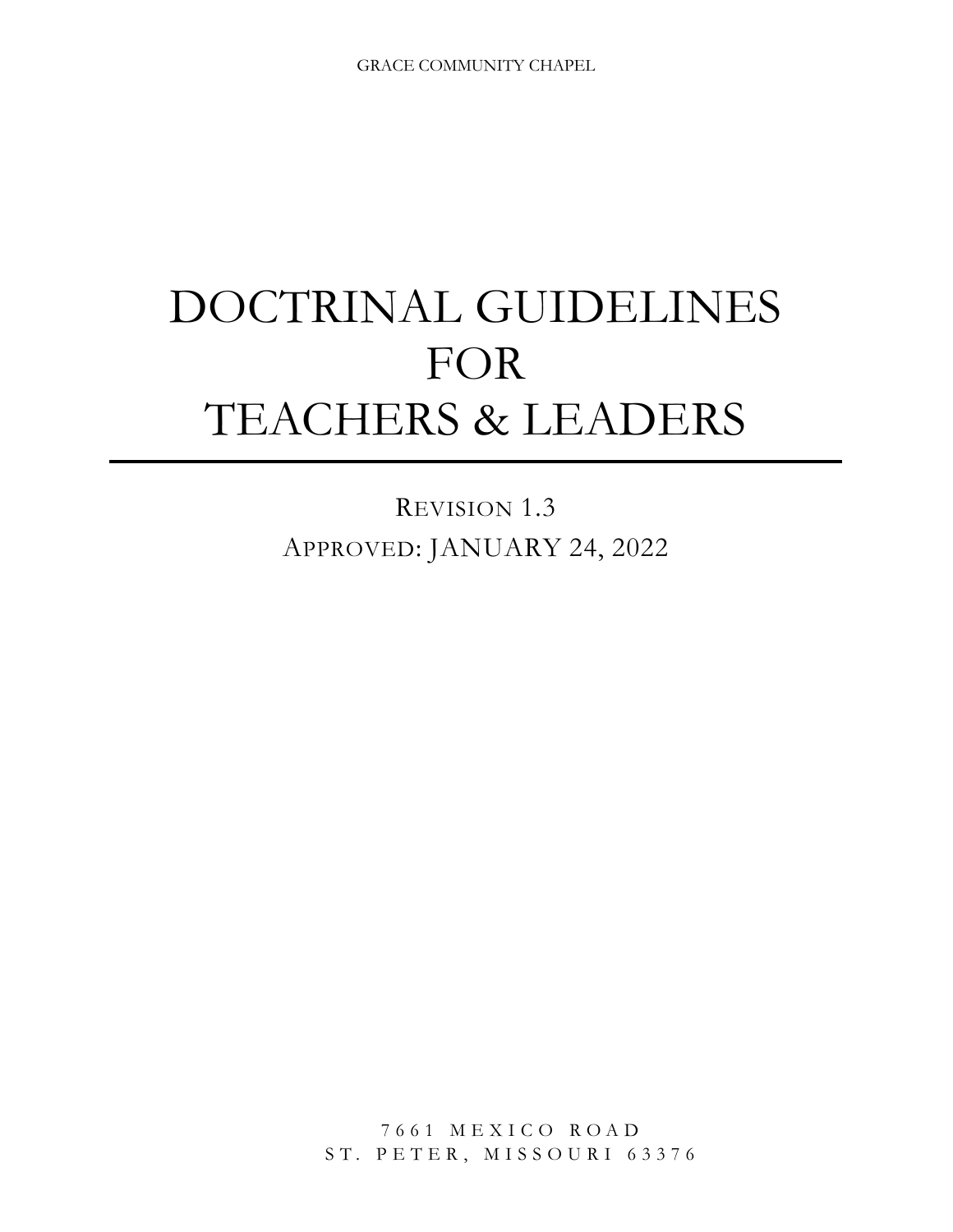| Revision / Date of Change | Description of Change                                                                                                              |
|---------------------------|------------------------------------------------------------------------------------------------------------------------------------|
| 1.1 / September 17, 2013  | Baseline of document in GCC standard.                                                                                              |
| 1.2 / March 13, 2017      | III Man: Added item 5 to address human sexuality issues.<br>Error! Reference source not found. Error! Reference source not found.: |
|                           | Added                                                                                                                              |
| 1.3/January 24, 2022      | X Marriage: Replaced by X Marriage and Gender                                                                                      |

# RECORD OF CHANGES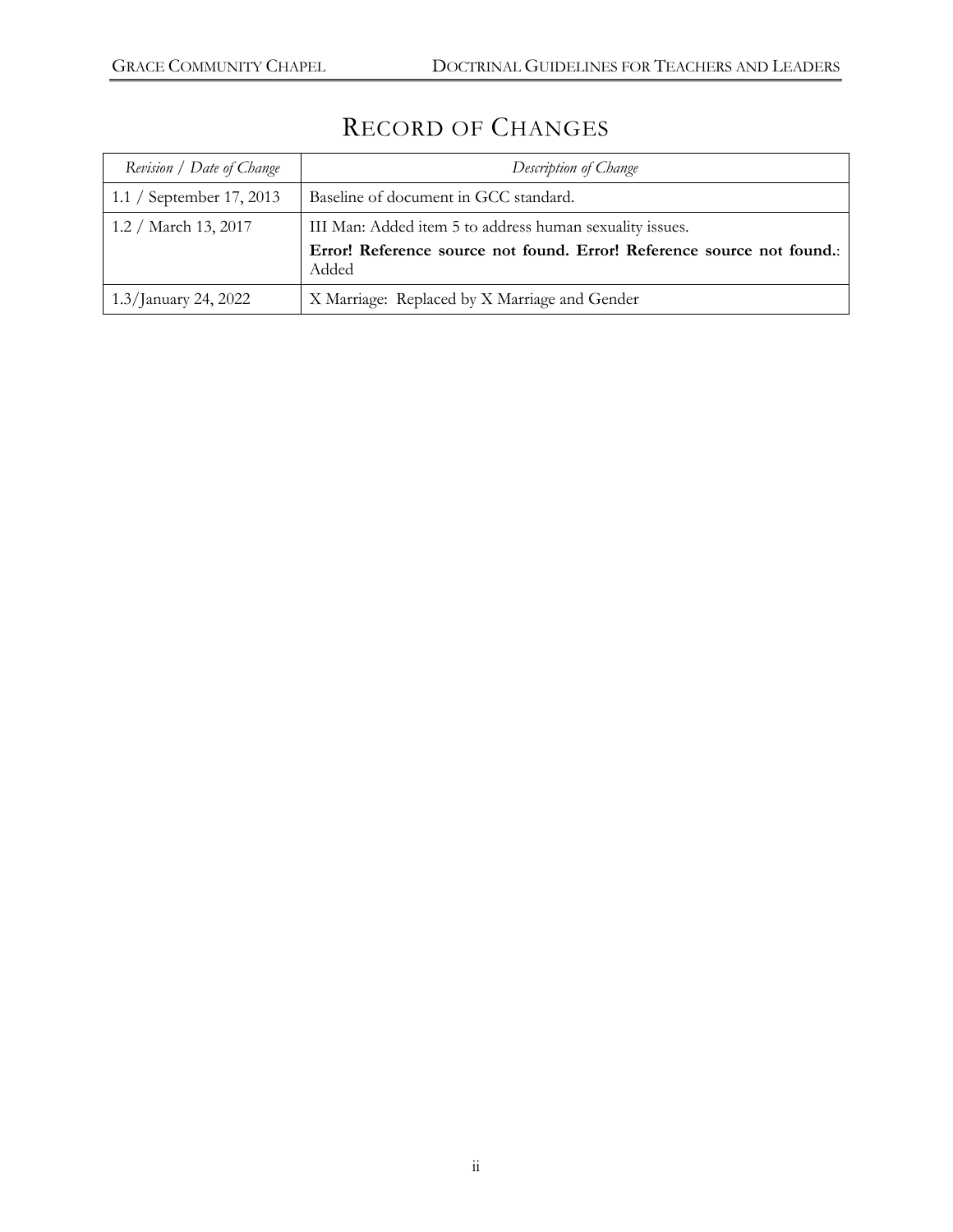# **TABLE OF CONTENTS**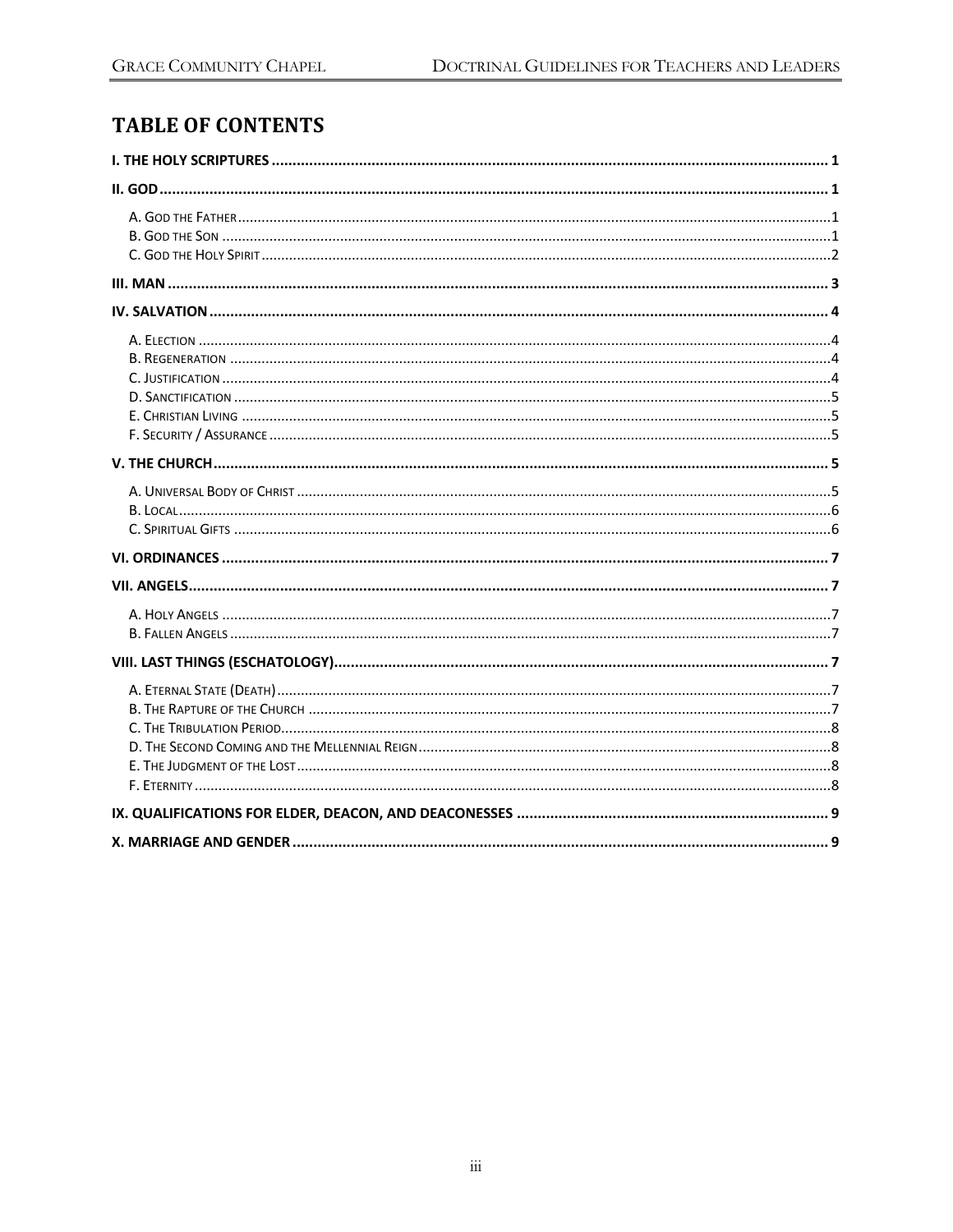# *PREAMBLE*

Any doctrinal statement is but a fallible human attempt to summarize and systematize the riches of an infallible divine revelation. But this in no way detracts from the importance of such a statement. The elders of Grace Community Chapel have determined the need and application for two versions of our doctrinal statement:

- A short version called the Statement of Faith, which is contained in the Constitution and Bylaws of Grace Community Chapel, provides a basic agreement for applicants to become members at Grace Community Chapel. These eight statements are foundational and non-negotiable to our faith and worship at Grace Community Chapel.
- The affirmations of the long version, which follow, called the Doctrinal Guidelines for Teachers and Leaders, carefully specify our position with regard to the major biblical doctrines, and thus provide a framework for our ministry. They also provide an anchor to protect our ministry against theological drift. The elders realize that there is more than one interpretation for many of the subject areas. However, basic agreement with the interpretations listed in the Doctrinal Guidelines is required of any member being considered to serve as an elder or anyone being considered for ministry staff at Grace Community Chapel.

Secondarily, this document serves as the teaching guideline for all Sunday school teachers, adult teachers and elected or appointed leaders. Teachers may present other doctrinal views, but they must present, and not contradict, the view delineated in the Doctrinal Guidelines as the standard for Grace Community Chapel.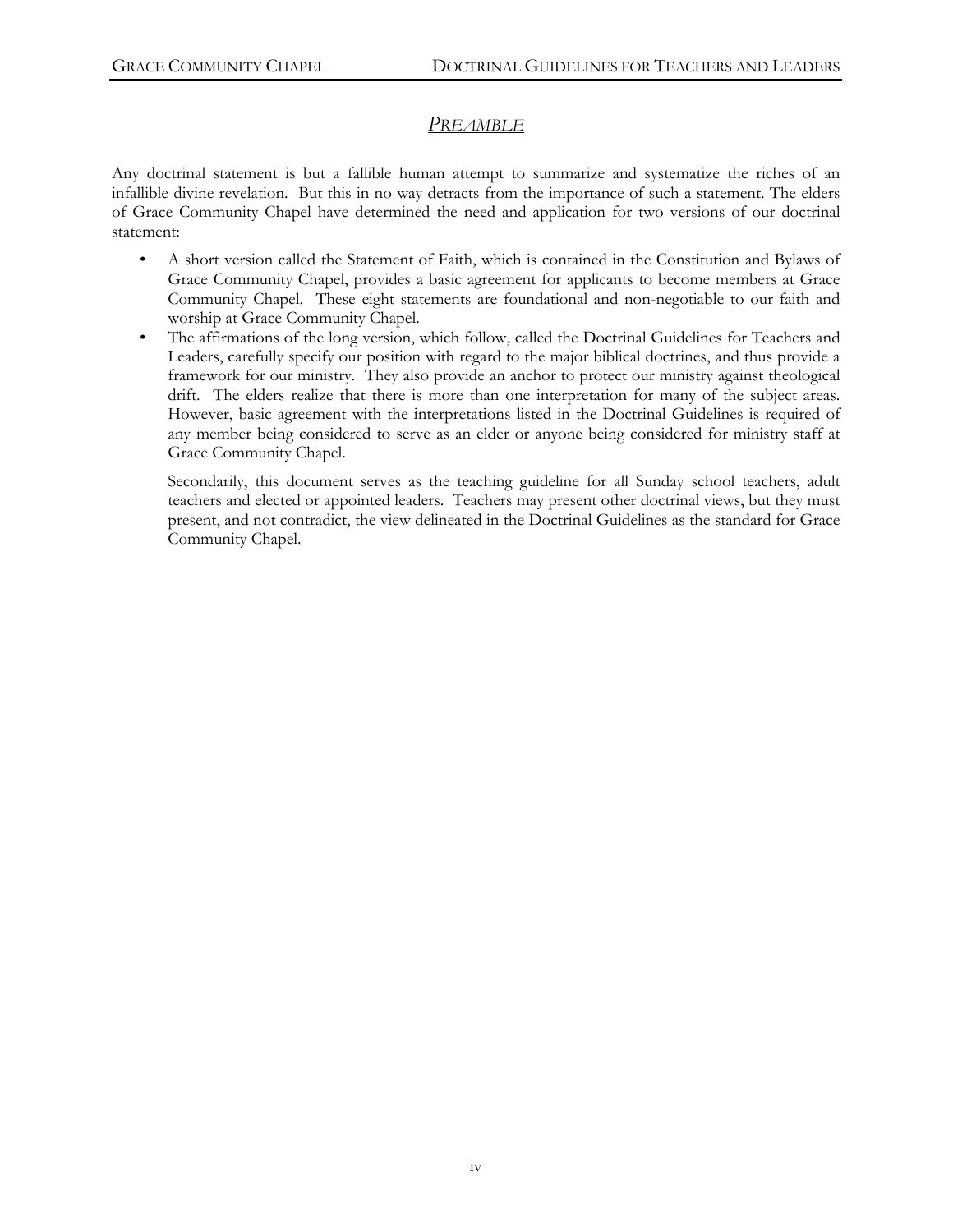# *DOCTRINAL GUIDELINES FOR TEACHERS AND LEADERS*

#### **I. THE HOLY SCRIPTURES**

- 1. We believe that the Bible is God's written revelation to man, and thus the 66 books of the Bible given to us by the Holy Spirit constitute the plenary (inspired equally in all parts) Word of God (1 Corinthians 2:7-14; 2 Peter 1:20, 21).
- 2. We believe that the Word of God is an objective revelation (1 Corinthians 2:13; 1 Thessalonians 2:13), inspired in every word (2 Timothy 3:16), absolutely inerrant in the original documents, infallible, and God-breathed.
- 3. We believe in the literal, grammatical-historical interpretation of Scripture, which affirms the belief that the opening chapters of Genesis present creation in six literal days (Genesis 1:31; Exodus 31:17).
- 4. We believe that the Bible constitutes the only infallible rule of faith and practice (Matthew 5:18; 24:35; John 10:35; 16:12, 13; 17:17; 1 Corinthians 2:13; 2 Timothy 3:15-17; Hebrews 4:12; 2 Peter 1:20, 21).
- 5. We believe that God spoke in His written Word by a process of dual authorship. The Holy Spirit so superintended the human authors that, through their individual personalities and different styles of writing, they composed and recorded God's Word to man (2 Peter 1:20, 21) without error in the whole or in the part (Matthew 5:18; 2 Timothy 3:16).
- 6. We believe that, whereas there may be several applications of any given passage of Scripture, there is but one true interpretation. The meaning of Scripture is to be found as one diligently applies the literal, grammatical-historical method of interpretation under the enlightenment of the Holy Spirit (John 7:17; 16:12-15; 1 Corinthians. 2:7-15; 1 John 2:20).

#### **II. GOD**

We believe that there is but one living and true God (Deuteronomy 6:4; Isaiah 45:5-7; 1 Corinthians 8:4), an infinite, all-knowing Spirit (John 4:24), perfect in all His attributes, one in essence, eternally existing in three Persons – Father, Son, and Holy Spirit (Matthew 28:19; 2 Corinthians 13:14; Isaiah 11:1-2) – each equally deserving worship and obedience.

# **A. GOD THE FATHER**

We believe that God the Father, the first person of the Trinity, orders and disposes all things according to His own purpose and grace (Psalms 145:8, 9; 1 Corinthians 8:6). He is the Creator of all things (Genesis 1:1- 31; Ephesians 3:9; Exodus 20:11). As the only absolute and omnipotent ruler in the universe, He is sovereign in creation, providence, and redemption (Psalms 103:19; Romans 11:36). His fatherhood involves both His designation within the Trinity and His relationship with mankind. As Creator He is Father to all men (Ephesians 4:6), but He is Spiritual Father only to believers (Romans 8:14; 2 Corinthians 6:18). He has decreed for His own glory all things that come to pass (Ephesians 1:11). He continually upholds, directs, and governs all creatures and events (1 Chronicles 29:11). In His sovereignty He is neither author nor approver of sin (Habakkuk. 1:13), nor does He abridge the accountability of moral, intelligent creatures (1 Peter 1:17). He has graciously chosen from eternity past those whom He would have as His own (Ephesians 1:4-6); He saves from sin all those who come to Him; and He becomes, upon adoption, Father to His own (John 1:12; Romans 8:15; Galatians 4:5; Hebrews 12:5-9).

#### **B. GOD THE SON**

- 1. We believe that Jesus Christ, the second person of the Trinity, possesses all the divine essence and attributes, and in these He is co-equal and co-eternal with the Father (John 10:30; 14:9).
- 2. We believe that God the Father created the heavens and the earth and all that is in them according to His own will, through His Son, Jesus Christ, by whom all things continue in existence. (John 1:3; Colossians 1:15-17; Hebrews 1:2).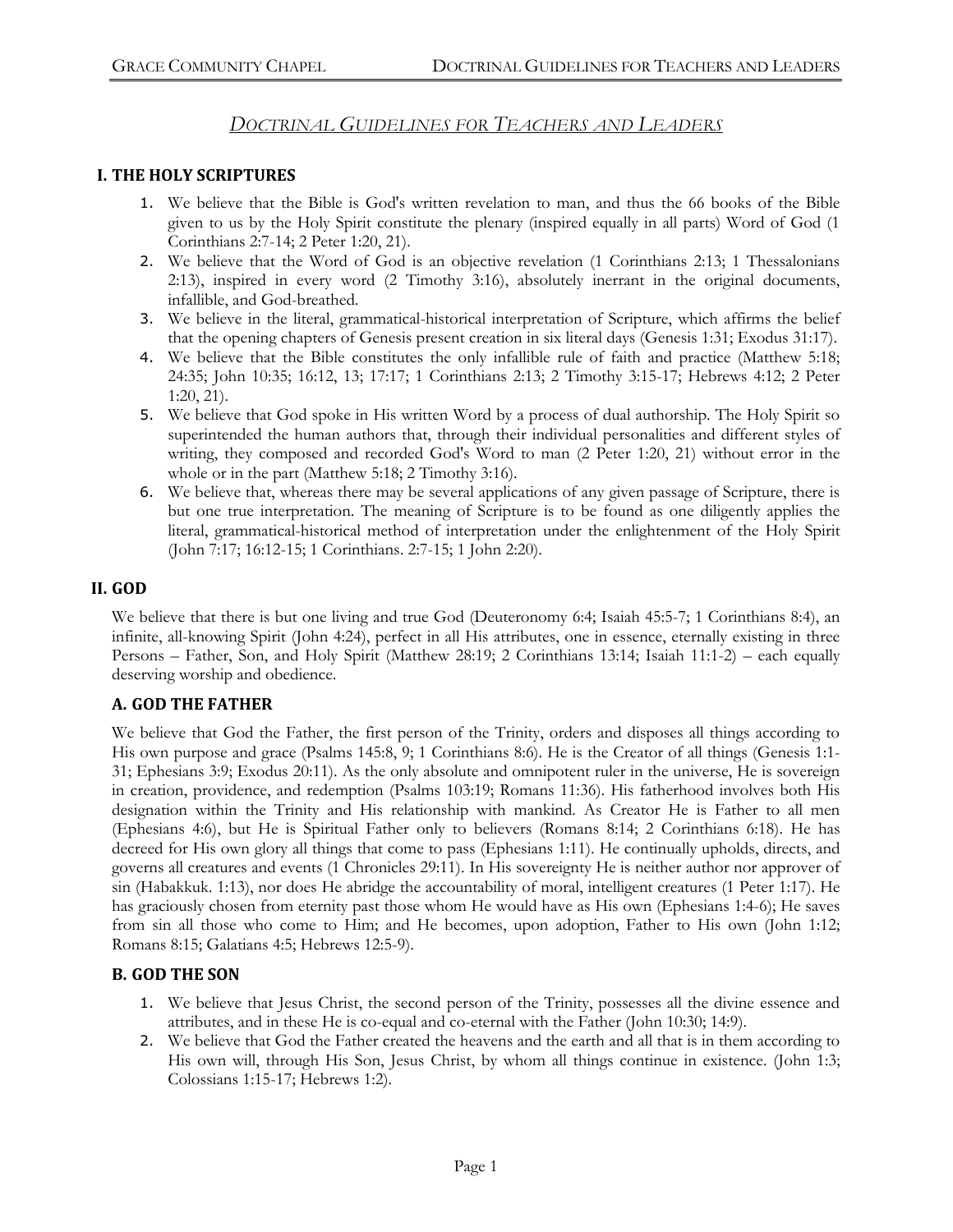- 3. We believe that in the incarnation (God becoming man) Christ surrendered only the prerogatives of deity but nothing of the divine essence, either in degree or kind. In His incarnation, the eternally existing second person of the Trinity:
	- a. Accepted all the essential characteristics of humanity and so became the God-man, yet without sin (Philemon2:5-8; Col 2:9; Hebrews 4:15).
	- b. Laid aside His right to the full prerogatives of co-existence with God, and took on an existence appropriate to a servant while never divesting Himself of His divine attributes (Philemon 2:5-8).
- 4. We believe that Jesus Christ represents humanity and deity in indivisible union (Micah 5:2; John 5:23; 14:9, 10; Colossians 2:9).
- 5. We believe that our Lord Jesus Christ was born of a virgin (Isaiah 7:14; Matthew 1:23, 25; Luke 1:26- 35); that He was God incarnate (John 1:1, 14); and that the purpose of the incarnation was to reveal God, redeem men, and rule over God's kingdom (Psalms 2:7-9; Isaiah 9:6; John 1:29; Philemon 2:9- 11; Hebrews 7:25, 26; 1 Peter 1:18, 19).
- 6. We believe that our Lord Jesus Christ accomplished our redemption through the shedding of His blood and sacrificial death on the cross and that His death was voluntary, substitutionary, propitiatory, and redemptive (John 10:15; Romans 3:24, 25; 5:8; 1 Peter 2:24)
- 7. We believe that on the basis of the death and resurrection of our Lord Jesus Christ, the believing sinner is freed from the penalty, the power, and one day the very presence of sin; and that he is declared righteous, given eternal life, and adopted into the family of God (Romans 3:25; 5:8-9; 2 Corinthians 5:14-15; 1 Peter 2:24; 3:18).
- 8. We believe in the literal, physical resurrection of Jesus Christ from the dead and that He ascended to the right hand of the Father, where He now mediates as our Advocate and High Priest (Matthew 28:6; Luke 24:38-39; Acts 2:30-31; Romans 4:25; 8:34; Hebrews 7:25; 9:24; 1 John 2:1).
- 9. We believe that in the resurrection of Jesus Christ from the grave, God confirmed the deity of His Son and gave proof that God has accepted the atoning work of Christ on the cross. Jesus' bodily resurrection is also the guarantee of a future bodily resurrection for all believers (John 5:26-29; 14:19; Romans 4:25; 6:5-10; 1 Corinthians 15:20, 23).
- 10. We believe that Jesus Christ will return to receive the church, which is His body, unto Himself and, returning with His church in glory, will establish His millennial kingdom on earth (Acts 1:9-11; 1 Thessalonians 4:13-18; Revelation 20).
- 11. We believe that the Lord Jesus Christ is the One through whom God will judge all mankind (John 5:22-23):
	- a. Believers for rewards (1 Corinthians 3:10-15; 2 Corinthians 5:10);
	- b. Living inhabitants of the earth (believers and unbelievers) at His glorious return (Matthew 25:31- 46); and
	- c. Unbelieving dead at the Great White Throne (Revelation 20:11-15).
- 12. As the mediator between God and man (1 Timothy 2:5), the head of His body the church (Ephesians 1:22; 5:23; Colossians 1:18), and the coming universal King who will reign on the throne of David (Isaiah 9:6, 7; Ezekiel 37: 24-28; Luke 1:31-33), He is the final Judge of all who fail to place their trust in Him as Lord and Savior (Matthew 25:14-46; Acts 17:30, 31).

# **C. GOD THE HOLY SPIRIT**

- 1. We believe that the Holy Spirit is a divine Person, eternal, underived, possessing all the attributes of personality and deity, including intellect (1 Corinthians 2:10-13), emotions (Ephesians 4:30), will (1 Corinthians 12:11), eternality (Hebrews 9:14), omnipresence (Psalms 139:7-10), omniscience (Isaiah 40:13, 14), omnipotence (Romans 15:13), and truthfulness (John 16:13). In all the divine essence and attributes He is co-equal and co-eternal with the Father and the Son (Matthew 28:19; Acts 5:3, 4; 28:25, 26; 1 Corinthians 12:4-6; 2 Corinthians 13:14; and Jeremiah 31:31-34 with Hebrews 10:15-17).
- 2. We believe that it is the work of the Holy Spirit to execute the divine will with relation to all mankind. We recognize His sovereign activity in creation (Genesis 1:2), the incarnation (Matthew 1:18), the written revelation (2 Peter 1:20, 21), and the work of salvation (John 3:5-7).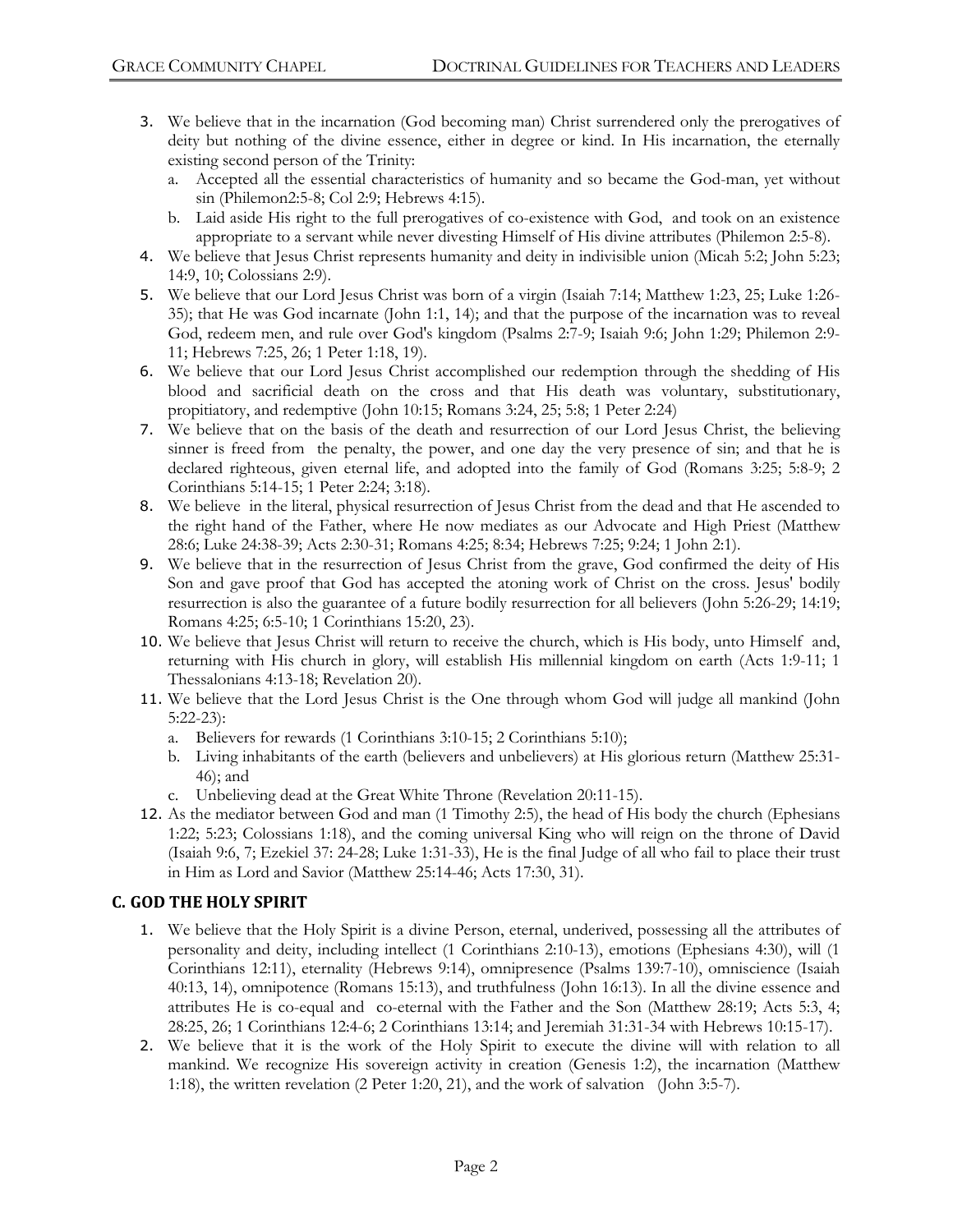- 3. We believe that a unique work of the Holy Spirit in this age began at Pentecost when He came from the Father as promised by Christ (John 14:16, 17; 15:26) to initiate and complete the building of the body of Christ. His activity includes convicting the world of sin, of righteousness, and of judgment; glorifying the Lord Jesus Christ, and transforming believers into the image of Christ (John 16:7-9; Acts 1:5; 2:4; Romans 8:29; 2 Corinthians 3:18; Ephesians 2:22).
- 4. We believe that the Holy Spirit is the supernatural and sovereign Agent in regeneration, baptizing all believers into the body of Christ (1 Corinthians 12:13). The Holy Spirit also indwells, sanctifies, instructs, and empowers them for service, and seals them unto the day of redemption (Romans 8:9- 11; 2 Corinthians 3:6; Ephesians 1:13; 4:30).
- 5. We believe that the Holy Spirit is the divine Teacher who guided the apostles and prophets into all truth as they recorded God's revelation, the Bible (2 Peter 1:19-21).
- 6. Every believer possesses the indwelling presence of the Holy Spirit from the moment of salvation, and it is the duty of all those born of the Spirit to be filled with (controlled by) the Spirit (Romans 8:9-11; Ephesians 5:18; 1 John 2:20, 27).
- 7. We believe that the Holy Spirit administers spiritual gifts to the church. The Holy Spirit glorifies Christ by implementing His work of redeeming the lost and building up and perfecting believers in the most holy faith (John 16:13, 14; Acts 1:8; 1 Corinthians 12:4-11; 2 Corinthians 3:18).

#### **III. MAN**

- 1. We believe that man was directly and immediately created by God in His image and likeness. Man was created free of sin with a rational nature, intelligence, volition, self-determination, and moral responsibility to God (Genesis 2:7, 15-25; James 3:9).
- 2. We believe that God's intention in the creation of man was that man should glorify God and rule over the earth (Gen 1:28; Isaiah 43:7; Colossians 1:16; Revelation 4:11).
- 3. We believe that in Adam's sin of disobedience to the revealed will and Word of God, man lost his innocence and incurred the penalty of spiritual and physical death. Man is dead in sin and under the wrath of God. Man's salvation is wholly of God's grace through the redemptive work of our Lord Jesus Christ (Genesis 2:16, 17; 3:1-19; John 3:36; Romans 3:23; 6:23; 1 Corinthians 2:14; Ephesians 2:1-3; 1 Timothy 2:13, 14; 1 John 1:8).
- 4. We believe that Adam's sin has been transmitted to all men of all ages, Jesus Christ being the only exception. Thus, all men are sinners by nature, by choice, and by divine declaration (Psalms 14:1-3; Jeremiah 17:9; Romans 3:9-18, 23; 5:10-12).
- 5. Human Sexuality This church affirms God's original design to create two distinct and complementary sexes, male and female, to glorify Him. (Genesis 1:27; Isaiah 43:7; Matthew 19:4-6; Mark 10:6). Marriage is rooted in this created order, uniting one man and one woman in an exclusive covenant commitment for their joint lifetime. (Genesis 1:28, 2:19-24; Malachi 2:13-16; Mark 10:11- 12). God graciously designed the sexual relationship for marriage to make procreation possible (Genesis 1:27-28) and to bless and unify the husband and wife (Genesis 2:24-25). Sexual intercourse outside of the marriage relationship is forbidden throughout Scripture, such as fornication, adultery, homosexual sex, incest, and bestiality (Hebrews 13:4; 1 Corinthians 6:9-10, and 15-20; Romans 1:18- 27).

The Bible teaches that we are God's creation, and that God shapes and forms us in the womb from conception. The assignment of biological sex at conception is a gift of God and part of God's glory in creation. (Psalm 139:13-16)

The Fall of Man into sin and God's subsequent curse have introduced brokenness and futility into God's good creation (Genesis 3:1-24; Romans 8:20). We extend love and compassion to those whose experience of this brokenness includes a perceived conflict between their biological sex and their gender identity (Romans 8:22-23). We affirm God's good design that gender identity should be determined by biological sex and not by one's self-perception—a perception which is often influenced by fallen human nature in ways contrary to God's design. (Ephesians 4:17-19). We believe that efforts to live contrary to birth sex, whether by behavior, attire, cosmetics, or even medical or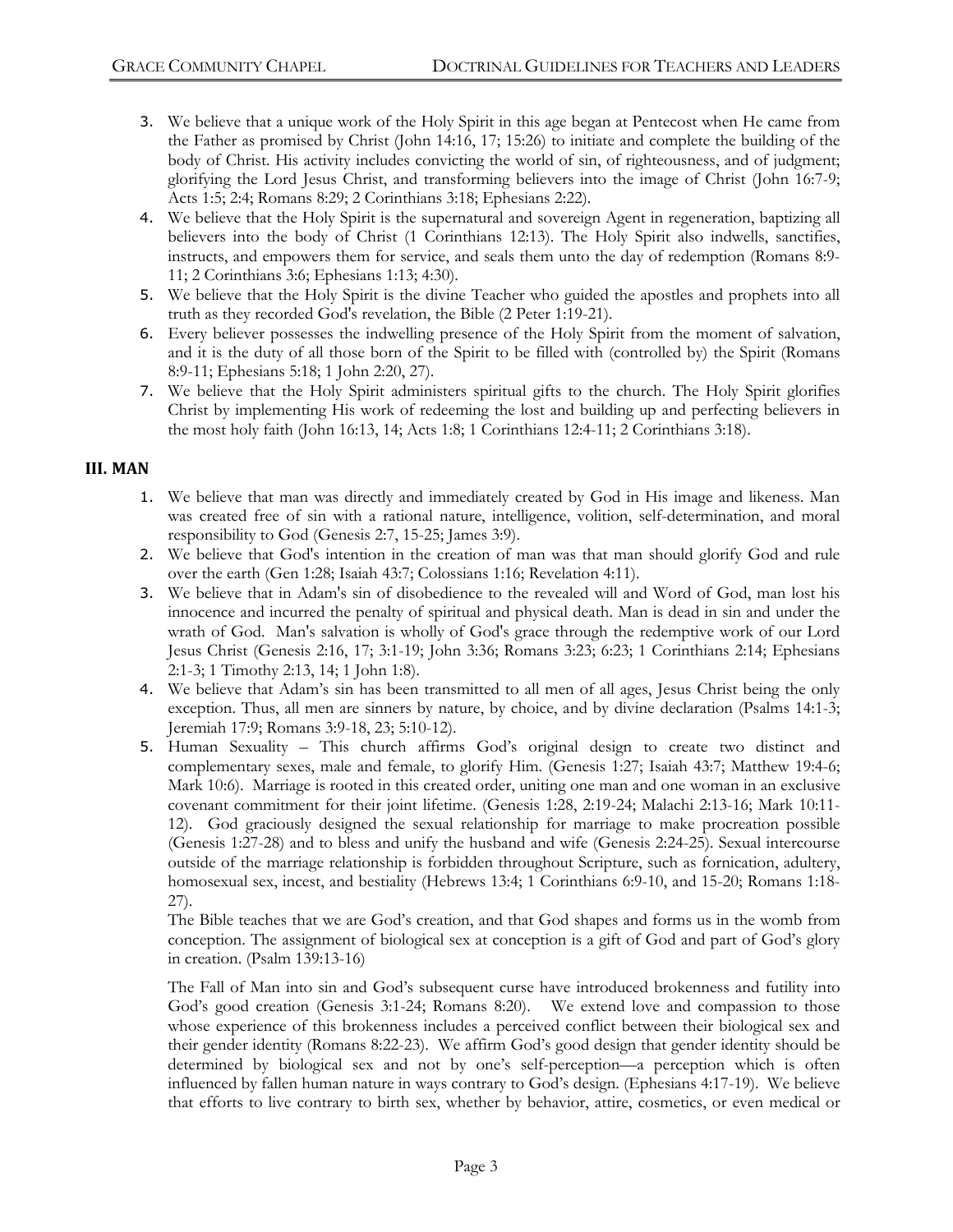surgical therapy, are resisting or rebelling against the gift of God and a central dimension of His will for that person, and therefore such behavior is sinful (1 Corinthians 6:9-11). We condemn efforts to alter one's bodily identity (*e.g.*, cross-sex hormone therapy, gender reassignment surgery) to bring it into line with one's perceived gender identity.

We love our gay, lesbian, and transgender neighbors, seek their good always, welcome them into our congregations as they repent and believe in Christ, and spur them on to love and good deeds in the name of Christ (2 Corinthians 5:18-20; 1 Corinthians 6:11; Galatians 5:14; Hebrews 10:24). We continue to oppose steadfastly all efforts by any court, or legislature or policymaker to validate samesex marriage or transgender identity as morally good, right or praiseworthy (Isa. 5:20). We commit ourselves to make decisions about membership, personnel, facilities use, and other church matters based on this biblical perspective of human sexuality.

#### **IV. SALVATION**

We believe that salvation of man is wholly of God by grace on the basis of the redemption of Jesus Christ, the merit of His shed blood, and not on the basis of human merit or works (John 1:12; Ephesians 1:4-7; 2:8- 10; 1 Peter 1:18, 19).

#### **A. ELECTION**

- 1. We believe that election is the act of God by which, before the foundation of the world, He chose in Christ those whom He graciously saves and sanctifies (Romans 8:28-30; Ephesians 1:4-11; 2 Thessalonians 2:13; 2 Timothy 2:10; 1 Peter 1:1, 2).
- 2. We believe that sovereign election does not contradict or negate the responsibility of man to repent and trust Christ as Savior and Lord (Ezekiel 18:23, 32; 33:11; John 3:18, 19, 36; 5:40; 2 Thessalonians 2:10-12; Revelation 22:17). All whom the Father calls to Himself will come in faith and all who come in faith the Father will receive (John 6:37-40, 44; Acts 13:48; James 4:8).
- 3. We believe that the unmerited favor that God grants to totally depraved sinners is not related to any works of their own part, but is solely of His sovereign grace and mercy (Ephesians 1:4-7; Romans 9:11, 15-16; Titus 3:4-7; 1 Peter 1:2).
- 4. We believe that God exercises His sovereignty in harmony with His other attributes, especially His omniscience, justice, holiness, wisdom, grace, and love (Romans 9:11-16). This sovereignty is consistent with His character as revealed in the life of our Lord Jesus Christ (Matthew 11:25-28; 2 Timothy 1:9-10).

#### **B. REGENERATION**

We believe that regeneration is a supernatural work of the Holy Spirit by which those who were spiritually dead are given eternal spiritual life (John 3:3-8; Ephesians 2:4, 5). It is instantaneous and is accomplished solely by the power of the Holy Spirit through the Word of God (John 5:24), when the repentant sinner, as enabled by the Holy Spirit, responds in faith to the divine provision of salvation. Regeneration results in signs of genuine spiritual life. (Romans 6:4-7; 2 Corinthians 5:17; 1 John 2:3-6; 1 John 3:14) Obedience causes the believer to be increasingly conformed to the image of our Lord Jesus Christ (2 Corinthians 3:18). Such a conformity is climaxed in the believer's glorification at Christ's coming (Romans 8:29-30; 1 John 3:2, 3).

# **C. JUSTIFICATION**

We believe that justification is God's declaration that a guilty sinner is righteous (Romans 3:23; Romans 4). This justification is by faith alone in Christ apart from any virtue or work of man (Romans 3:20; 4:6). God has placed our sins on Christ (Colossians 2:14; 1 Peter 2:24) and has imputed Christ's righteousness to us (1 Corinthians 1:2, 30; 6:11; 2 Corinthians 5:21). The foundation for this work of God on our behalf is the sacrificial death of Jesus Christ (Romans 3:24-26).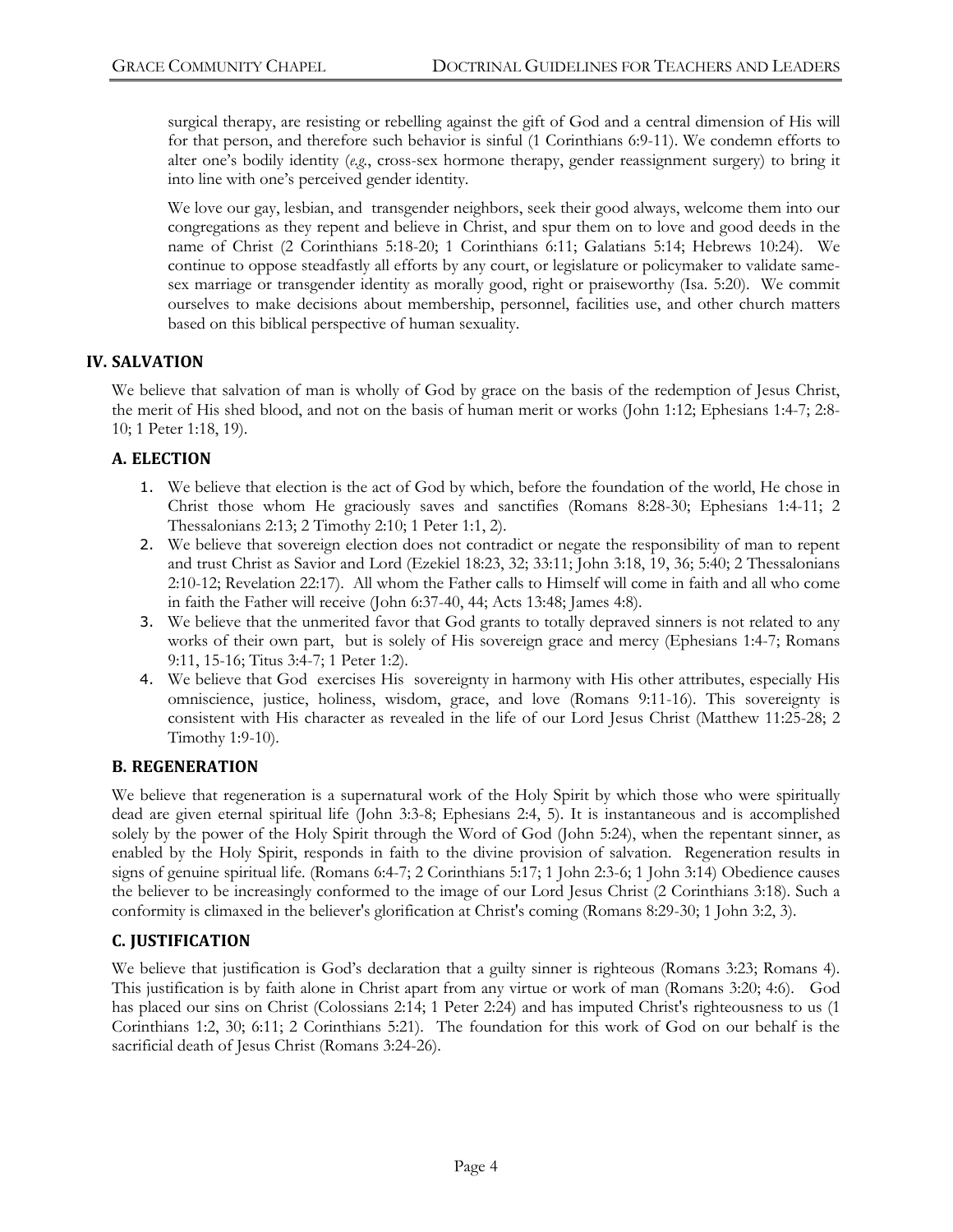#### **D. SANCTIFICATION**

- 1. Past. We believe that every believer is sanctified (set apart) unto God by justification and is therefore declared to be holy and is identified as a saint. This sanctification is positional and instantaneous and should not be confused with progressive sanctification. This sanctification has to do with the believer's standing, not his present walk or condition (Acts 20:32; 1 Corinthians 1:2, 30; 6:11; 2 Thessalonians 2:13, 14; Hebrews 2:11; 3:1; 10:10, 14; 13:12; 1 Peter 1:2).
- 2. Present. We believe that there is also by the work of the Holy Spirit a progressive sanctification by which the state of the believer is brought closer to the likeness of Christ. Through obedience to the Word of God and the empowering of the Holy Spirit, the believer is able to live a life of increasing holiness in conformity to the will of God, becoming more and more like our Lord Jesus Christ (John 17:17, 19; Romans 6:1-22; 2 Corinthians 3:18; 1 Thessalonians 4:3, 4; 5:23). In this respect, we believe that every believer is involved in a daily conflict (the new creation in Christ doing battle against the flesh), but adequate provision is made for victory through the power of the indwelling Holy Spirit. The struggle nevertheless stays with the believer all through this earthly life and is never completely ended. All claims to the eradication of sin in this life are unscriptural. Eradication of sin is not possible, but the Holy Spirit does provide for victory over sin (Galatians 5:16-25; Ephesians 4:22-24; Philemon 3:12; Colossians 3:9, 10; 1 Peter 1:14-16; 1 John 3:5-9).
- 3. Future. The process of sanctification will be completed only when the believer is glorified in the presence of Christ (1 John 3:2; Romans 8:30).

#### **E. CHRISTIAN LIVING**

We believe that out of deep gratitude for the undeserved grace of God granted to us and because our glorious God is so worthy of our total consecration, all the saved should live in such a manner as to demonstrate our love to God and so as not to bring reproach upon our Lord and Savior (Romans 12:1, 2; 1 Corinthians 5:9- 13; 1 John 2:15-17). We believe that separation from sin to God is clearly called for throughout the Old and New Testaments (2 Corinthians 6:14 -7:1). We affirm that the Christian life is a life of obedience and a pursuit of holiness (Hebrews 12:14; Titus 2:11-14; 1 Peter 1:14-16; 1 John 2:3-6).

#### **F. SECURITY / ASSURANCE**

- 1. We believe that all genuine believers are kept by God's power and are thus secure in Christ forever (John 5:24; 6:37-40; 10:27-30; Romans 5:9, 10; 8:1, 31-39; 1 Corinthians 1:8, 9; Ephesians 4:30; Hebrews 7:25; 13:5; 1 Peter 1:4, 5; Jude 24).
- 2. We believe that it is the privilege of believers to rejoice in the assurance of their salvation through the testimony of the Holy Spirit and of God's Word (Romans 8:14-16; 1 John 5:11-13). However, God's word clearly forbids the use of Christian liberty as an excuse for sinful living and carnality (Romans 6:15-22; 13:13, 14; Galatians 5:13, 16, 17, 25, 26; Titus 2:11-14).

# **V. THE CHURCH**

#### **A. UNIVERSAL BODY OF CHRIST**

- 1. We believe that all who place their faith in Jesus Christ are immediately placed by the Holy Spirit into one united spiritual body, the church (1 Corinthians 12:12, 13), the bride of Christ (2 Corinthians 11:2; Ephesians 5:23-32; Revelation 19:7, 8), of which Christ is the head (Ephesians 1:22; 4:15; Colossians 1:18).
- 2. We believe that the formation of the church, the body of Christ, began on the day of Pentecost (Acts 2:1-21, 38-47) and will be completed at the coming of Christ for His own at the Rapture (1 Corinthians 15:51-52; 1 Thessalonians 4:13-18).
- 3. We believe that the church is thus a unique spiritual organism designed by Christ, made up of all born-again believers in this present age (Ephesians 2:11-3:6). The church is distinct from Israel (1 Corinthians 10:32), a mystery not revealed until this age (Ephesians 3:1-6; 5:32).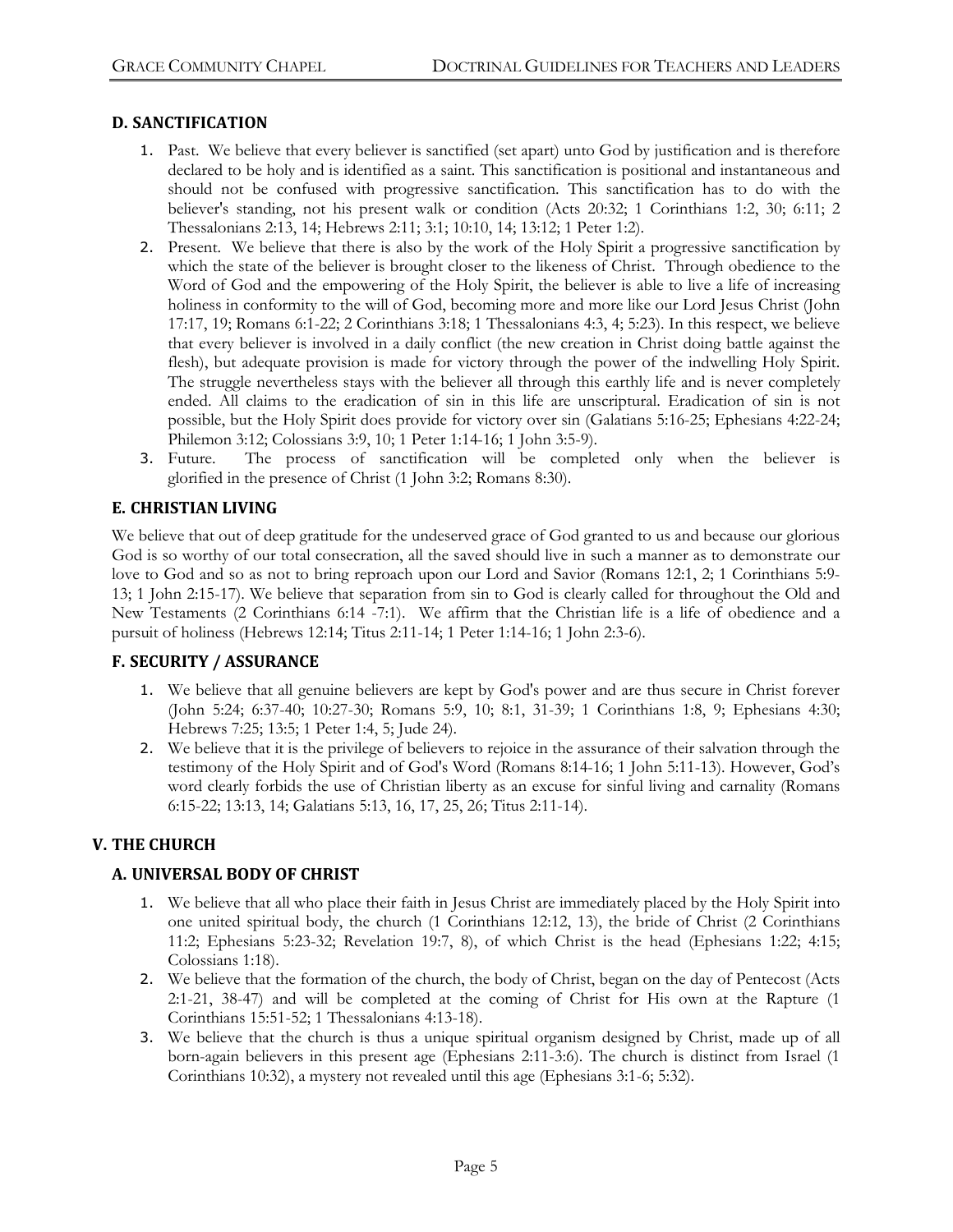#### **B. LOCAL**

- 1. We believe that the existence of local churches is clearly taught and defined in the New Testament Scriptures (Acts 14:23, 27; 20:17, 28; Galatians 1:2; Philemon 1:1; 1 Thessalonians 1:1; 2 Thessalonians 1:1), and that the members of the one spiritual body are directed to associate themselves together in local assemblies (1 Corinthians 11:18-20; Hebrews 10:25).
- 2. We believe that the one supreme authority for the church is Christ (Ephesians 1:22; Colossians 1:18) and that leadership, gifts, order, discipline, and worship in the church are all appointed through His sovereignty as found in the Scriptures.
- 3. Biblically designated officers serving under Christ and over the assembly are elders (who are also called bishops, overseers, pastors, and pastor-teachers, Acts 20:28; Ephesians 4:11) and deacons who assist them (Acts 6:1-6) both of whom must be men who meet biblical qualifications (1 Timothy 3:1- 13; Titus 1:5-9; 1 Peter 5:1-5). These leaders lead or rule as servants of Christ (1 Timothy 5:17-22; Hebrews 13:7, 17).
- 4. We believe in the importance of discipleship (Matthew 28:19, 20; 2 Timothy 2:2), mutual accountability of all believers to each other (Matthew 18:15-17), as well as the need to discipline members of the congregation in accord with the standards of Scripture (Matthew 18:15-22; Acts 5:1- 11; 1 Corinthians 5:1-13; 2 Thessalonians 3:6-15; 1 Timothy 1:19, 20; Titus 1:10-16).
- 5. We believe that it is scriptural for true churches to cooperate with each other for the presentation and propagation of the faith. Local churches, however, through their leaders and their interpretation and application of Scripture, should be the sole judge of the measure and method of their cooperation (Acts 15:19-31; 20:28; 1 Corinthians 5:4-7, 13; 1 Peter 5:1-4).
- 6. We believe that the purpose of the church is to glorify God (Ephesians 3:21) by worshipping, by being built up in the faith (Ephesians 4:13-16), by instruction in the Word (2 Timothy 2:2, 15; 3:16- 17), by fellowship (Acts 2:47; 1 John 1:3), by keeping the ordinances (Luke 22:19; Acts 2:38-42) and by advancing and communicating the gospel to the entire world (Matthew 28:19; Acts 1:8).
- 7. We believe in the calling of all saints to the work of service (1 Corinthians 15:58; Ephesians 4:12; Revelation 22:12).

# **C. SPIRITUAL GIFTS**

- 1. We believe that a Spiritual gift is a unique ability given supernaturally by God through His Spirit at the time of salvation to enable an individual believer in the service of Christ's body, the Church (1 Corinthians 12). Believers in Jesus Christ have at least one gift, or quite possibly more, given for the common good (1 Corinthians 12:7) and equipping of the saints for the work of service in the building up of the body of Christ (Ephesians 4:16).
- 2. The spiritual gifts identified (1 Corinthians 12:8-12, 28; Romans 12:6-8; Ephesians 4:11) fall into two categories: those which equip believers for the ministry of the Word, and those which equip them for practical service (1 Peter 4:10-11). A gift is given by the Spirit to each believer as He wills individually (1 Corinthians 12:8-11) and God places each believer in the body as He desires to exercise those gifts (1 Corinthians 12:18-24) according to the proportion of his faith (Romans 12:3-8) for the purpose of equipping the saints for service and to build up the body (Ephesians 4:11, 12).
- 3. At Grace Community Chapel we recognize that all things are available to God to use as He wills, when He wills, and through whomever He wills. We also recognize that a degree of controversy surrounds some spiritual gifts such as speaking in tongues. We are not a charismatic church but are not "anti-charismatic" and know that godly Christians are on both sides of this issue. However, for the sake of unity of the body, we do not speak in tongues in any of our church meetings or promote it to others. For this reason, as Paul wrote, we should walk in a manner worthy of the calling with which we have been called (Ephesians 4:1) and value love more than any of the spiritual gifts (1 Corinthians 12:31; 1 Corinthians 13:1-13).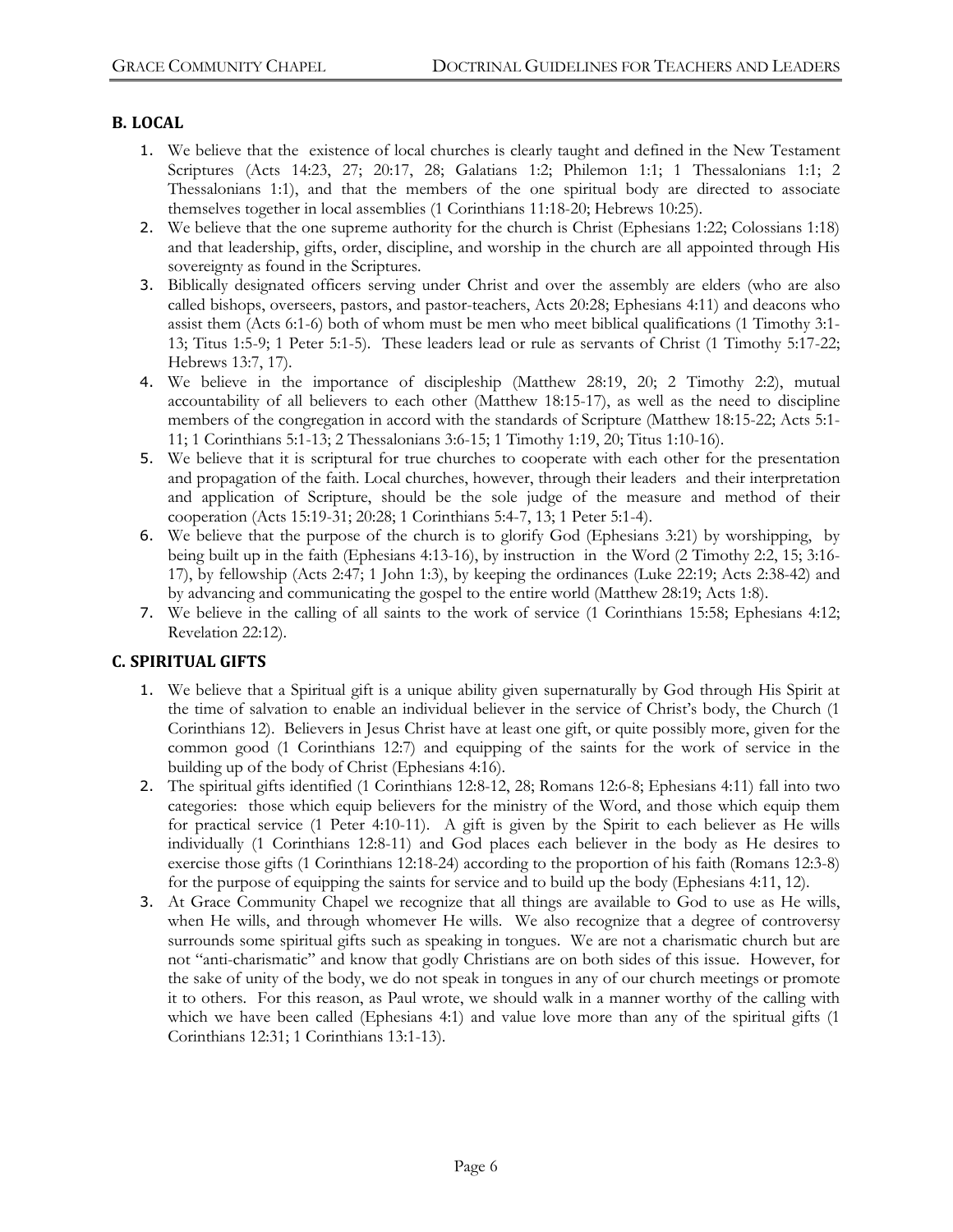#### **VI. ORDINANCES**

- 1. We believe that two ordinances have been committed to the local church: baptism and the Lord's Supper (Acts 2:38-42). While we accept other modes of baptism, we practice immersion of those who have accepted Christ as their savior. Christian baptism by immersion (Acts 8:36-39) is the solemn and beautiful testimony of a believer showing forth his faith in the crucified, buried, and risen Savior, and his union with Him in death to sin and resurrection to a new life (Romans 6:1-11). It is also a sign of fellowship and identification with the visible body of Christ (Acts 2:41, 42).
- 2. We believe that the Lord's Supper is the commemoration and proclamation of His death until He comes, and should always be preceded by solemn self-examination and confession of sin (1 Corinthians 11:23-32; 1 John 1:9). We also believe that whereas the elements of communion are only representative of the flesh and blood of Christ, the Lord's Supper is nevertheless an actual Communion with the risen Christ who is present in a unique way, fellowshipping with His people (1 Corinthians 10:16).

#### **VII. ANGELS**

#### **A. HOLY ANGELS**

We believe that angels are created beings and are therefore not to be worshiped; they were created to serve God and to worship Him (Luke 2:9-14; 1 Corinthians 6:3; Hebrews 1:6, 7, 14; 2:6, 7; Revelation 5:11-14).

#### **B. FALLEN ANGELS**

- 1. We believe that Satan is a created angel and the author of sin. He incurred the judgment of God by rebelling against his Creator (Isaiah 14:12-17; Ezekiel 28:11-19), by taking numerous angels with him in his fall (Matthew 25:41; Revelation 12:1-14), and by introducing sin into the human race by his temptation of Eve (Genesis 3:1-15).
- 2. We believe that Satan is the open and declared enemy of God and man (Isaiah 14:13, 14; Matthew 4:1-11; Revelation 12:9, 10), the prince of this world who has been defeated through the death and resurrection of Jesus Christ (Romans 16:20) and that he shall be eternally punished in the lake of fire (Isaiah 14:12-17; Ezekiel 28:11-19; Matthew 25:41; Revelation 20:10).

# **VIII. LAST THINGS (ESCHATOLOGY)**

# **A. ETERNAL STATE (DEATH)**

- 1. Believers. We believe that at death the spirits and souls of those who have faith in the Lord Jesus Christ for salvation pass immediately into His presence (Luke 23:43; 2 Corinthians 5:8; Philemon 1:23) and there remain in conscious bliss until the resurrection of the glorified body when Christ comes for His own (1 Corinthians 15:35-44, 50-54; Philemon 3:21), whereupon soul and body reunited shall be associated with Him forever in glory (2 Corinthians 5:8).
- 2. Unbelievers. We believe that at death the spirits and souls of the unbelieving remain after death conscious of condemnation and in misery until the final judgment of the Great White Throne at the close of the millennium, when soul and body reunited shall be cast into the lake of fire, not to be annihilated, but to be punished with everlasting destruction absent from the presence of the Lord, and from the glory of His power (Luke 16:19-26; 2 Thessalonians 1:7-9; Jude 6-7; Revelation 20:11- 15).

#### **B. THE RAPTURE OF THE CHURCH**

We believe in the imminent return of our Lord Jesus Christ to translate His church from this earth (John 14:1-3; 1 Corinthians 15:51-53; 1 Thessalonians 4:15-5:11). The bodies of the dead in Christ will rise before the living Christians are caught up to meet the Lord in the air. The basic idea of the rapture is drawn from the Latin term *rapturo* for "caught up". It means that the church of Jesus Christ, those who have trusted in Christ as their Savior, will literally be transported from earth to heaven in an instant. There will be no death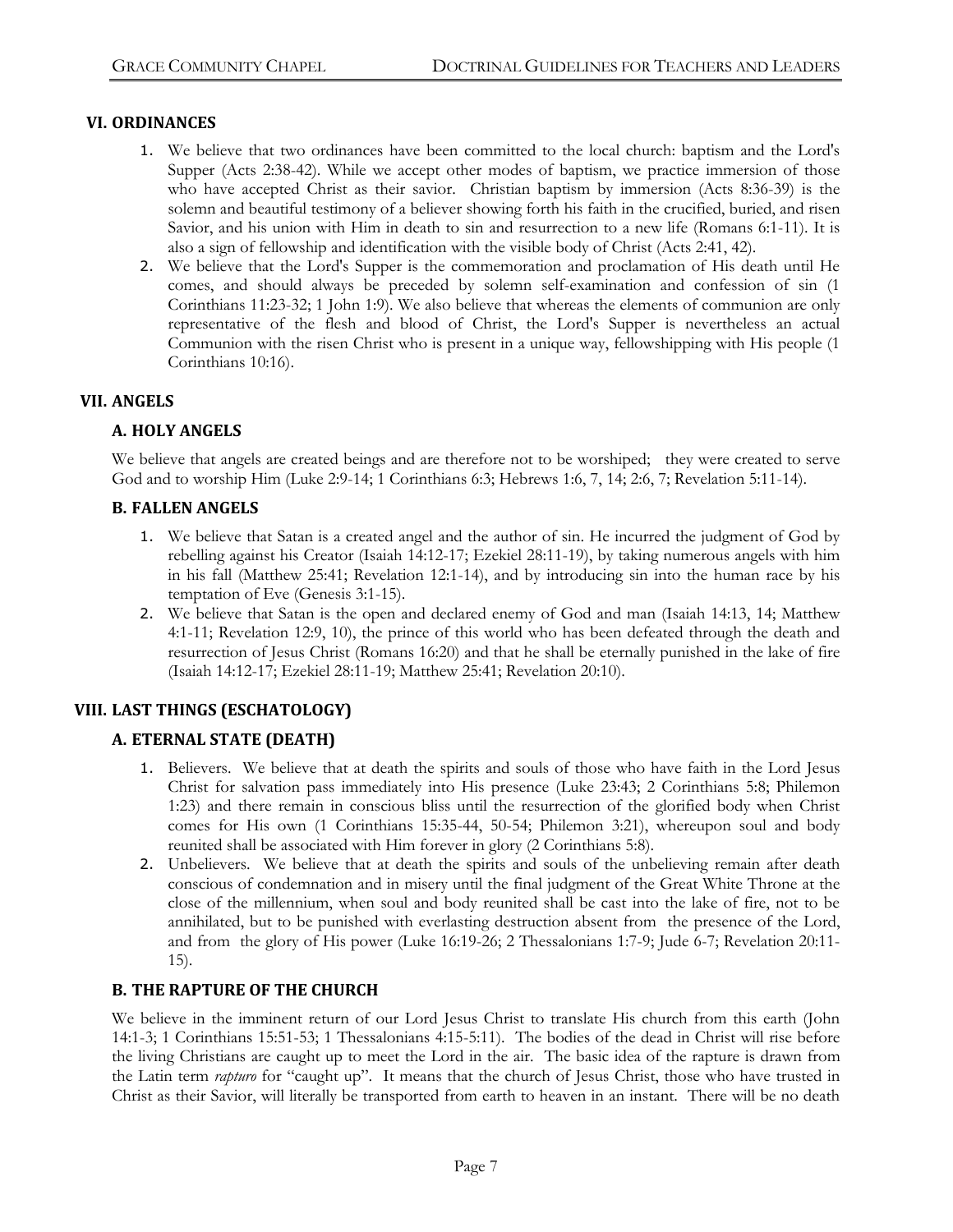for those who are raptured. They will be taken – caught up – in the air to be with Jesus Christ forever. The major discussion among Christians today concerns the point in time that the rapture will take place in relation to the tribulation (the 70th week of Daniel). Any theory consistent with Scripture may be taught at Grace Community Chapel. Believers are encouraged to study the scriptures on this point and hold their own belief with compassion and love for others.

# **C. THE TRIBULATION PERIOD**

We believe that following the removal of the church from the earth (John 14:1-3; 1 Thessalonians 4:13-18) the righteous judgments of God will be poured out upon an unbelieving world (Jeremiah 30:7; Daniel 9:27; 12:1; 2 Thessalonians 2:7-12; Revelation 16), and that these judgments will be climaxed by the return of Christ in glory to the earth (Matthew 24:27-31; 25:31-46; 2 Thessalonians 2:7-12). This period is the seventieth week of Daniel's prophecy (Daniel 9:24-27; Matthew 24:15-31; 25:31-46).

#### **D.** THE SECOND COMING AND THE MELLENNIAL REIGN

- 1. We believe that after the tribulation period, Christ will come to earth to occupy the throne of David (Matthew 25:31; Luke 1:32, 33; Acts 1:10, 11; 2:29, 30) and establish His messianic kingdom for a thousand years on the earth (Revelation 20:1-7). During this time the resurrected saints, both Old Testament and New Testament, will reign with Him over Israel and all the nations of the earth (Ezekiel 37:21-28; Daniel 7:17-22; Revelation 19:11-16). This reign will be preceded by the overthrow of the Antichrist and the False Prophet, and by the removal of Satan from the world (Daniel 7:17-27; Rev 19:20; Revelation 20:1-6).
- 2. We believe that the kingdom itself will be the fulfillment of God's promise to Israel (Isaiah 65:17-25; Ezekiel 37:21-28; Zechariah 8:1-17) to restore them to the land which they forfeited through their disobedience (Deuteronomy 28:15-68). The result of their disobedience was that Israel was temporarily set aside (Matthew 21:43; Romans 11:1-26) but will again be awakened through repentance to enter into the land of blessing (Jeremiah 31:31-34; Ezekiel 36:22-32; Romans 11:25- 29).
- 3. We believe that this time of our Lord's reign will be characterized by harmony, justice, peace, righteousness, and long life (Isaiah 11; 65:20-23; Ezekiel 36:33-38), and the millennium will be brought to an end with the release of Satan (Revelation 20:7).

# **E. THE JUDGMENT OF THE LOST**

- 1. We believe that following the release of Satan after the thousand year reign of Christ (Revelation 20:7), Satan will deceive the nations of the earth and gather them to battle against the saints and the beloved city, at which time Satan's army will be devoured by fire from heaven (Revelation 20:9). Following this, Satan will be thrown into the lake of fire and brimstone (Matthew 25:41; Revelation 20:10) whereupon Christ, who is the Judge of all men (John 5:22), will resurrect and judge the great and small at the Great White Throne judgment (Revelation 20:11-15).
- 2. We believe that this resurrection of the unsaved dead to judgment will be a physical resurrection, whereupon receiving their judgment (John 5:28, 29), they will be committed to an eternal conscious punishment in the lake of fire (Matthew 25:41; Revelation 20:11-15).

# **F. ETERNITY**

We believe that after the closing of the Millennium and the judgment of unbelievers (2 Thessalonians 1:9; Revelation 20:7-15), the saved will enter the eternal state of glory with God, after which the elements of this earth are to be dissolved (2 Peter 3:10) and replaced with a new earth wherein only righteousness dwells (Ephesians 5:5; Revelation 20:15, Revelation 21, 22). Following this, the heavenly city will come down out of heaven (Revelation 21:2) and will be the dwelling place of the saints, where they will enjoy forever fellowship with God and one another (John 17:3; Revelation 21, 22). Our Lord Jesus Christ, having fulfilled His redemptive mission, will then deliver up the kingdom to God the Father (1 Corinthians 15:23-28) so that in all spheres the triune God may reign forever and ever (1 Corinthians 15:28).